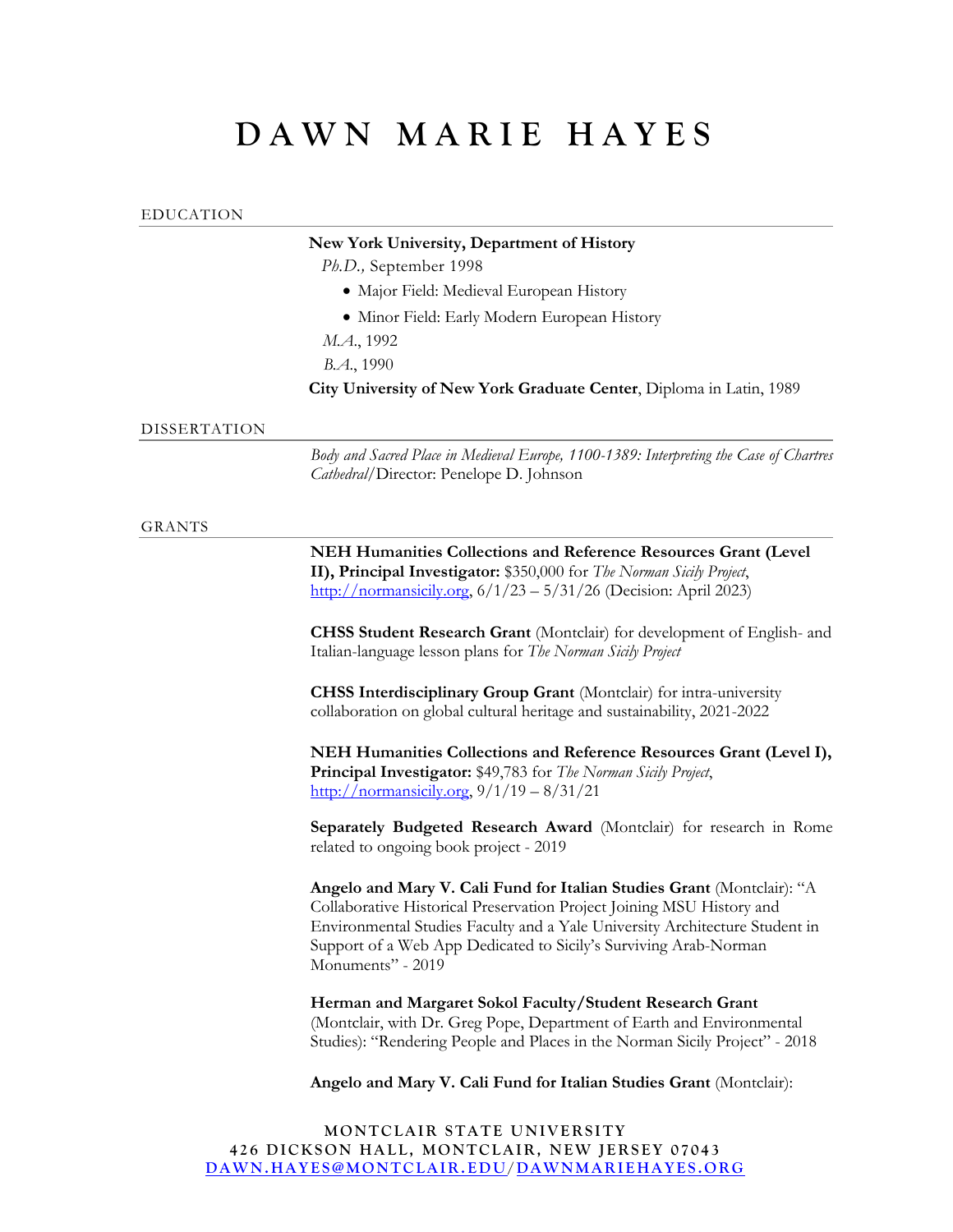"Proofs of Concept for the Norman Sicily Project" - 2018

**PSEG Institute for Sustainability Studies Grant** in Support of the Development of "The Norman Sicily Project" (Montclair) - 2017

**Dean's Summer Research Grant** in Support of the Development of "The Norman Sicily Project" (Montclair) - 2016

**NEH Summer Institute for College Teachers**: "Negotiating Identities: Expression and Representation in the Christian-Jewish-Muslim Mediterranean" (Barcelona, Spain) - 2015

**Angelo and Mary V. Cali Fund for Italian Studies Grant** (Montclair): "A Digital Conservation Project for Sicily's Norman Past" - 2015

**Angelo and Mary V. Cali Fund for Italian Studies Grant** (Montclair): "Envisioning Norman Sicily: A Web-Based Digital Image Project" - 2013

**Global Education Grant** (Montclair) – Fall 2007

**Global Education Grant** (Montclair) – 2006 (Spring)

**Student Faculty Research Award** (Montclair) - 2005

**Separately Budgeted Research Award** (Montclair) - 2005

**NEH Summer Institute for College Teachers**: Anglo-Saxon England (at Trinity College, Cambridge University) - 2004

**Global Education Grant** (Montclair) – 2004 (Fall)

**Summer Grant Proposal Development Award** (Montclair) – 2004

**Global Education Grant** (Montclair) – 2004 (Spring)

**Student Faculty Research Award** (Montclair) - 2004

**PSC-CUNY Research Award** (BMCC, City University of New York) - 2003

**Collegium Faculty Fellowship** (Iona) – 2001

**Arts Council Grant: Conference on Eastern Catholic Churches** (Iona) – 2000

**Bernadotte E. Schmitt Grant** (AHA) – 2000

**Faculty Travel and Research Summer Grant** (Iona) – 1999

**Faculty Instructional Technology Initiative Grant** (Iona) – 1999

**NEH Summer Seminar for College Teachers/Andrew W. Mellon New**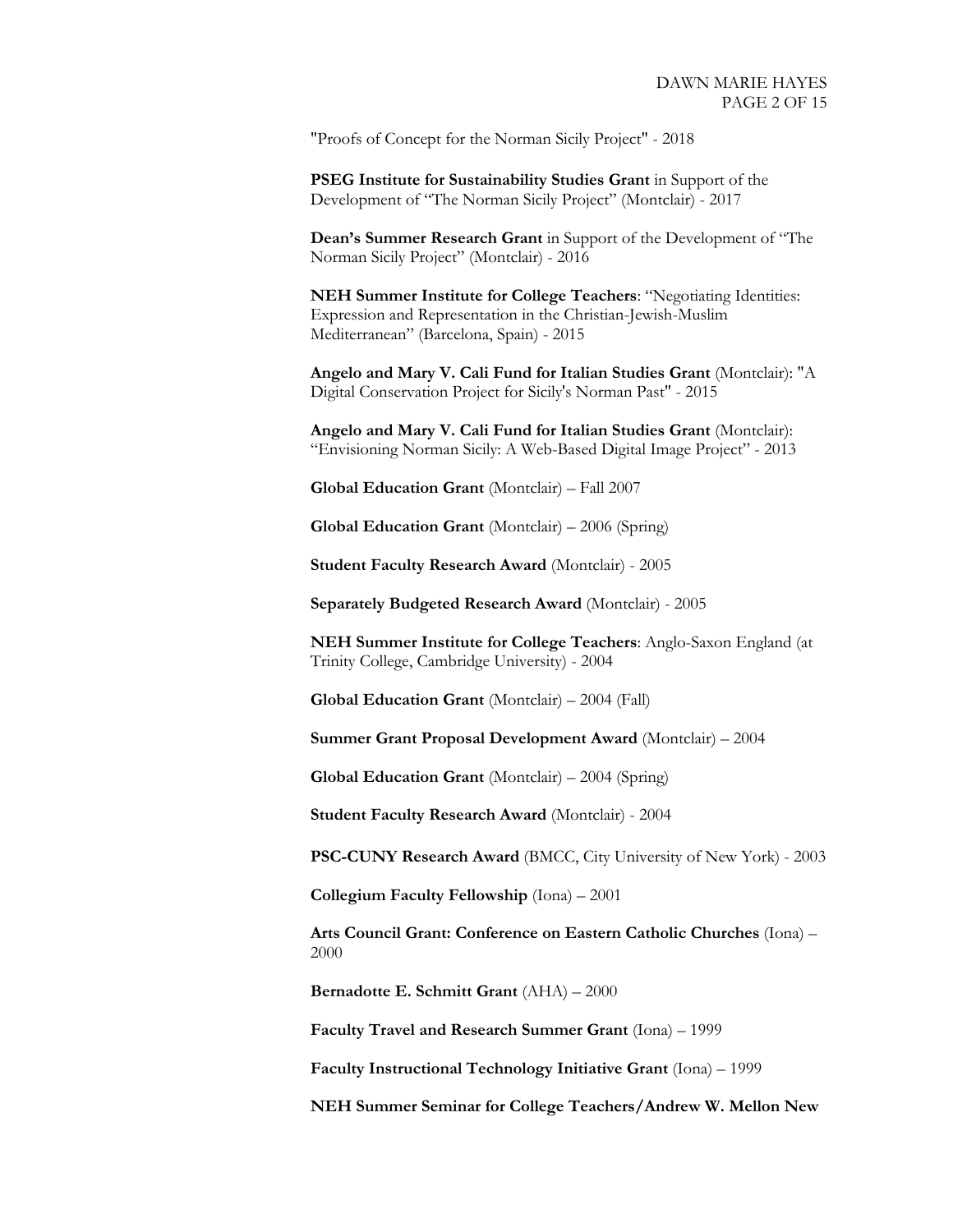**Media Program:** Gothic in the Ile-de-France – 1998

**New York University Graduate School of Arts and Science Student Travel Grant** – 1998

**Bernadotte E. Schmitt Grant** (AHA) – 1996

**New York University** Graduate Assistantships, 1991 - 1994

#### AWARDS

**Bonnie Wheeler Fellow** - 2018

**Teaching Fellow** (Montclair's Research Academy for University Learning) – 2007 – 2008

**Dean's Recognition Award** (for exceptional service to the university related to the development of the International Summer Institute in Sicily) (Montclair) – 2007

**Faculty Instructional Technology Award** (Iona) – 2000

**Golden Dozen Outstanding Teaching Assistant Award** (NYU) – 1994

**Phi Alpha Theta** – 1989

#### BOOKS

*Norman Sicily and Early Modern Culture: Historical Memory in a Land of Conquest* (in progress)

*Roger II of Sicily: Family, Faith and Empire in the Twelfth-Century Mediterranean World* (Turnhout: Brepols, 2020).

*Body and Sacred Place in Medieval Europe, 1100-1389*. Studies in Medieval History and Culture Series (New York and London: Routledge, 2003). Available as paperback as of August 2009.

#### ARTICLES

. 2023. **"The Case of Geoffrey of Hauteville, Lord of Ragusa: A Story of Leprosy and Legitimacy from Norman Sicily."** Forthcoming in *Speculum,* January

**"A Self-Made Monarch of the Medieval World – Roger II of Sicily.** Forthcoming in *Medieval World: Culture and Conflict* (2022).

**"The Norman Sicily Project: Deriving Meaning from the Prototype's Data."** Forthcoming in *Kalkas: rivista sulla preistoria, storia, archeologia, numismatica, storia dell'arte, scienze del paesaggio e storia agraria e forestale del Gargano e*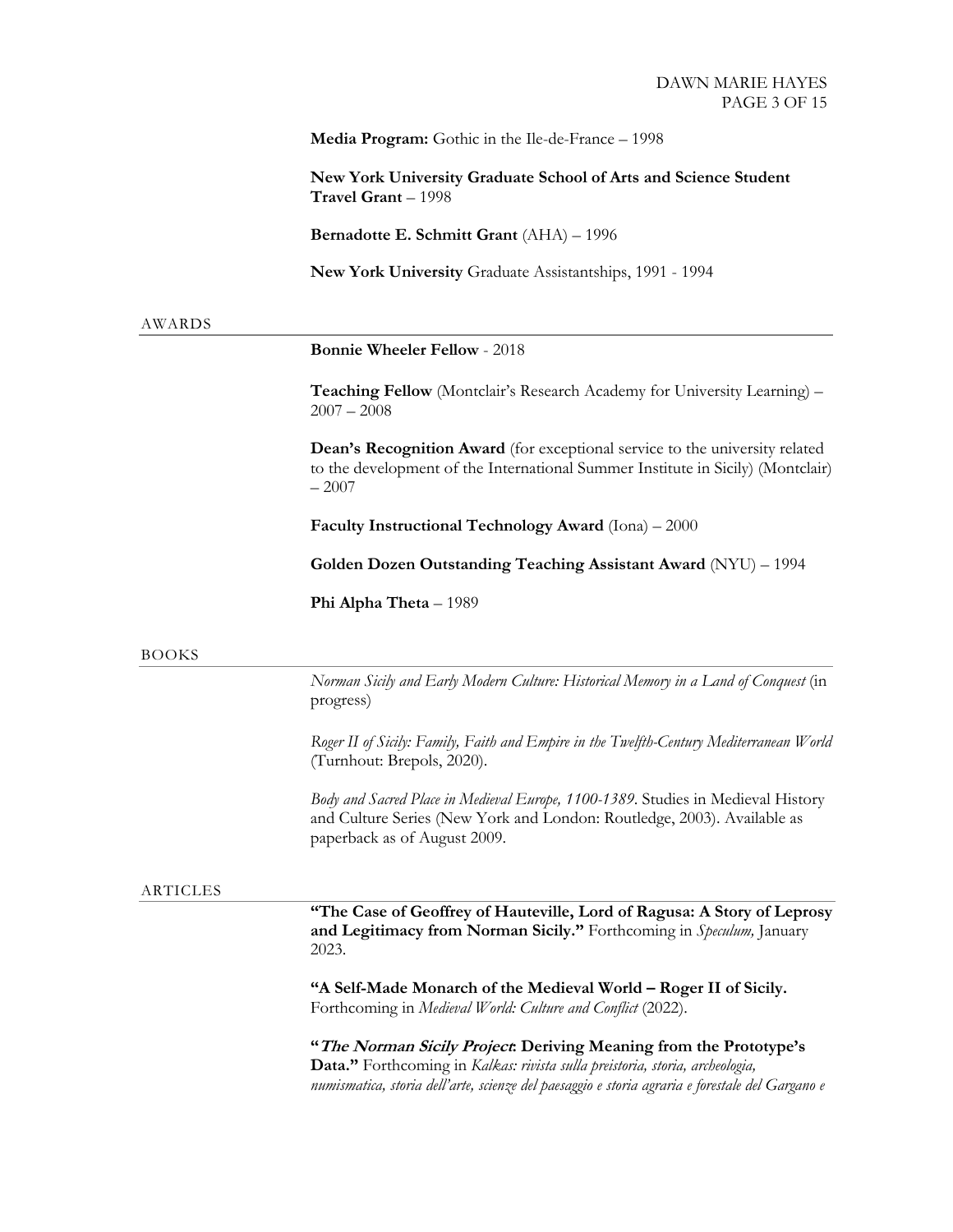*del mezzogiorno d'Italia*.

**"The Norman Sicily Project: A Digital Portal to Sicily's Norman Past."** With Joseph Hayes. *Digital Medievalist* 12 (2019): 1-31. DOI: https://doi.org/10.16995/dm.68

**"The Cult of St. Nicholas of Myra in Norman Bari, c. 1071 c.1111,"** *Journal of Ecclesiastical History* 67 (2016): 492-512.

**"The Political Significance of Roger II of Sicily's Antiquated Loros in the Mosaic of Santa Maria dell'Ammiraglio, Palermo,"** *Allegorica* 29 (2013): 52-69.

**"French Connections: The Significance of the Fleurs-de-Lis in the Mosaic of King Roger II of Sicily in the Church of Santa Maria dell'Ammiraglio, Palermo,"** *Viator* 44 (2013): 119-149.

**"Harnessing the Potential in Historiography and Popular Culture when Teaching the Crusades,"** *History Teacher* 40 (2007): 349-362.

**"From Boundaries Blurred to Boundaries Defined: Clerical Emphasis on the Limits of Sacred Space in the Later Middle Ages,"** in Alex Smith and Alison Brookes, eds., *Holy Ground: Theoretical Issues Relating to the Landscape and Material Culture of Ritual Space* (Oxford: British Archaeological Reports International Series 956, 2001): 85-90

**"Mundane Uses of Sacred Spaces in the Central and Later Middle Ages, with a Focus on Chartres Cathedral,"** *Comitatus: A Journal of Medieval and Renaissance Studies* 30 (1999): 11-36

**"Birth, Flesh & Bodies: The Construction of Sacred Space in The Miracles of Our Lady of Chartres,"** *Medieval Perspectives* 14 (1999): 98-114

#### CHAPTERS

**"The Norman Sicily Project: An Ongoing, Web-Based Effort to Promote the Island's Eleventh- and Twelfth-Century Past."** Forthcoming in *Mapping Pre-Modern Sicily: Maritime Violence, Cultural Exchange and Imagination in the Mediterranean*, ed. Emily Sohmer Tai and Kathryn Reyerson (Palgrave Macmillan, 2022).

**"Christian Sanctuary and Repository of France's Political Culture: The Construction of Holiness and Masculinity at the Royal Abbey of St.- Denis."** Published in *Holiness and Masculinity in Medieval Europe*, edited by Patricia Cullum and Katherine Lewis (Cardiff: University of Wales Press, 2004), 127-42. (Paperback published by the University of Toronto Press in 2005.)

**"Body as Champion of Church Authority and Sacred Place: The Murder of Thomas Becket."** In '*A Great Effusion of Blood?': Interpreting Medieval Violence*, Oren Falk, Mark Meyerson and Daniel Thiery, eds. (Toronto: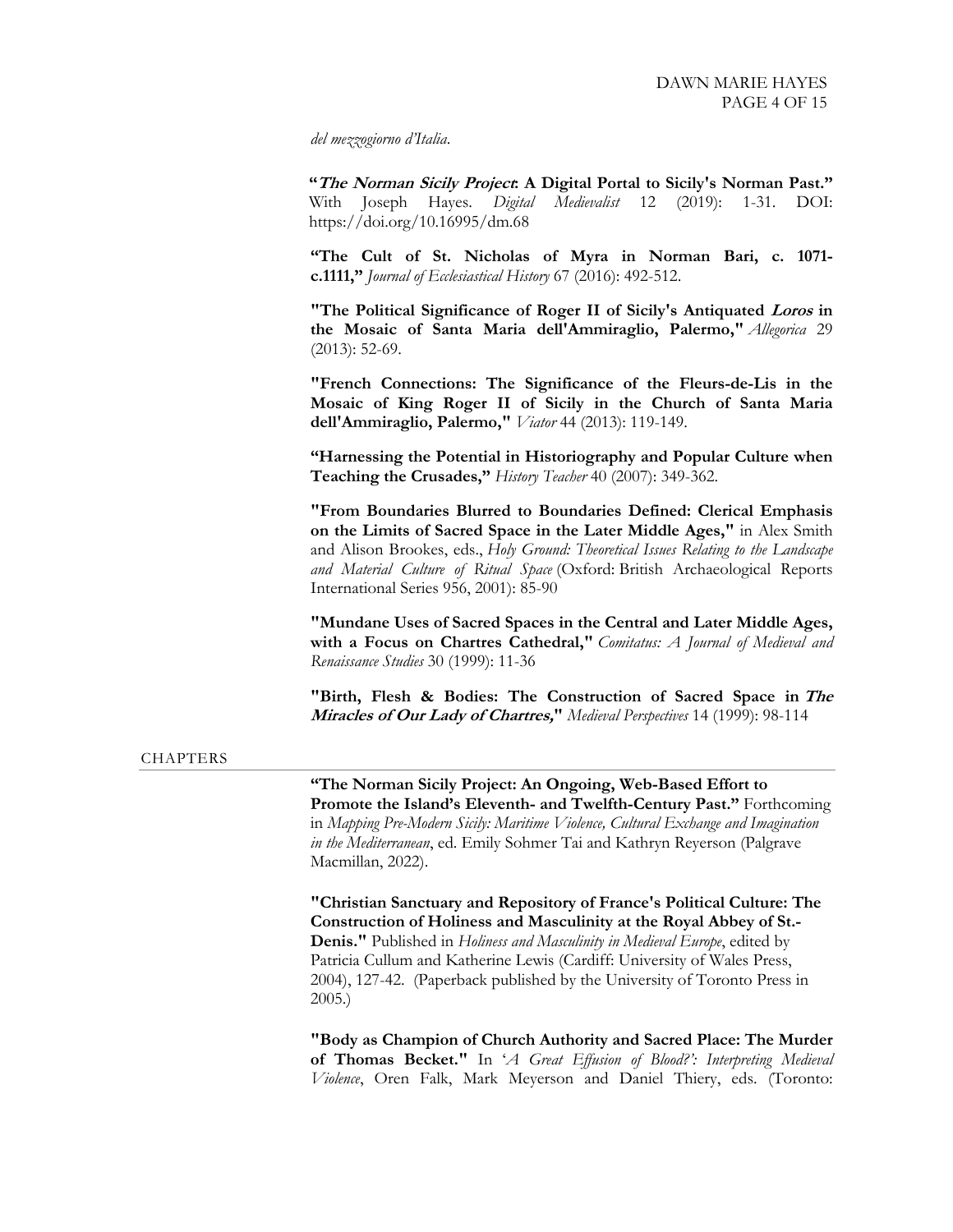University of Toronto Press, 2004), 190-215.

#### BOOK REVIEWS

**"Medieval European Pilgrimage: A Student's Guide to 'Who?', 'What?', 'When?', 'Where?', and 'Why?'."** Review of Diana Webb, *Medieval European Pilgrimage*, H-NET review for H-Catholic.

**"The Formation of a Persecuting Microcosm: Cluny and Intolerance in the Medieval World."** Review of Dominique Iogna-Prat, *Order and Exclusion: Cluny and Christendom Face Heresy, Judaism, and Islam (1000-1500)*, H-NET review for H-Catholic, 2003.

**"The Medieval Heresy that Refuses to Die: Catharism, Then and Now."** Review of Malcolm Barber, *The Cathars: Dualist Heretics in Languedoc in the High Middle Ages*, H-NET review for H-Catholic, June 2001.

**"Reuniting Genders."** Review of John Kitchen, *Saints' Lives and the Rhetoric of Gender: Male and Female in Merovingian Hagiography*, in *Cross Currents: The Journal of the Association for Religion and Intellectual Life* 51 (spring 2001): 139-41.

**"Heresy, Conquest and the Unification of France: The Albigensian Crusade."** Review of Jonathan Sumption, *The Albigensian Crusade*, H-Net review for H-Catholic, February 2001.

#### ELECTRONIC PUBLICATIONS

**"The Murder of Thomas Becket,"** translated selection of Edward Grim's account for *Western Legal Tradition* (Pearson E-Book for American University, 2014).

**"Teaching in – and about – a Crossroads of Civilizations: Reflections on Learning in Sicily, the Kingdom in the Sun."** National Capital Language Resource Center (joint project of Georgetown University, The George Washington University, and the Center for Applied Linguistics), Speaker's Corner, April 2008.

**"The Crusades."** ProQuest KnowledgeNotes, 2002. **"William the Conqueror and the Norman Conquest."** ProQuest KnowledgeNotes, 2002.

Translated selections (from the Latin) of Edward Grim's account of the murder of Thomas Becket. *The Internet Medieval Sourcebook*, ed. Paul Halsall, http://www.fordham.edu/halsall/source/grim-becket.html.

#### DIGITAL HUMANITIES PROJECT

**The Norman Sicily Project: A Digital Preservation Effort for Sicily's Norman Past,** http://normansicily.org/ (initiated late 2015)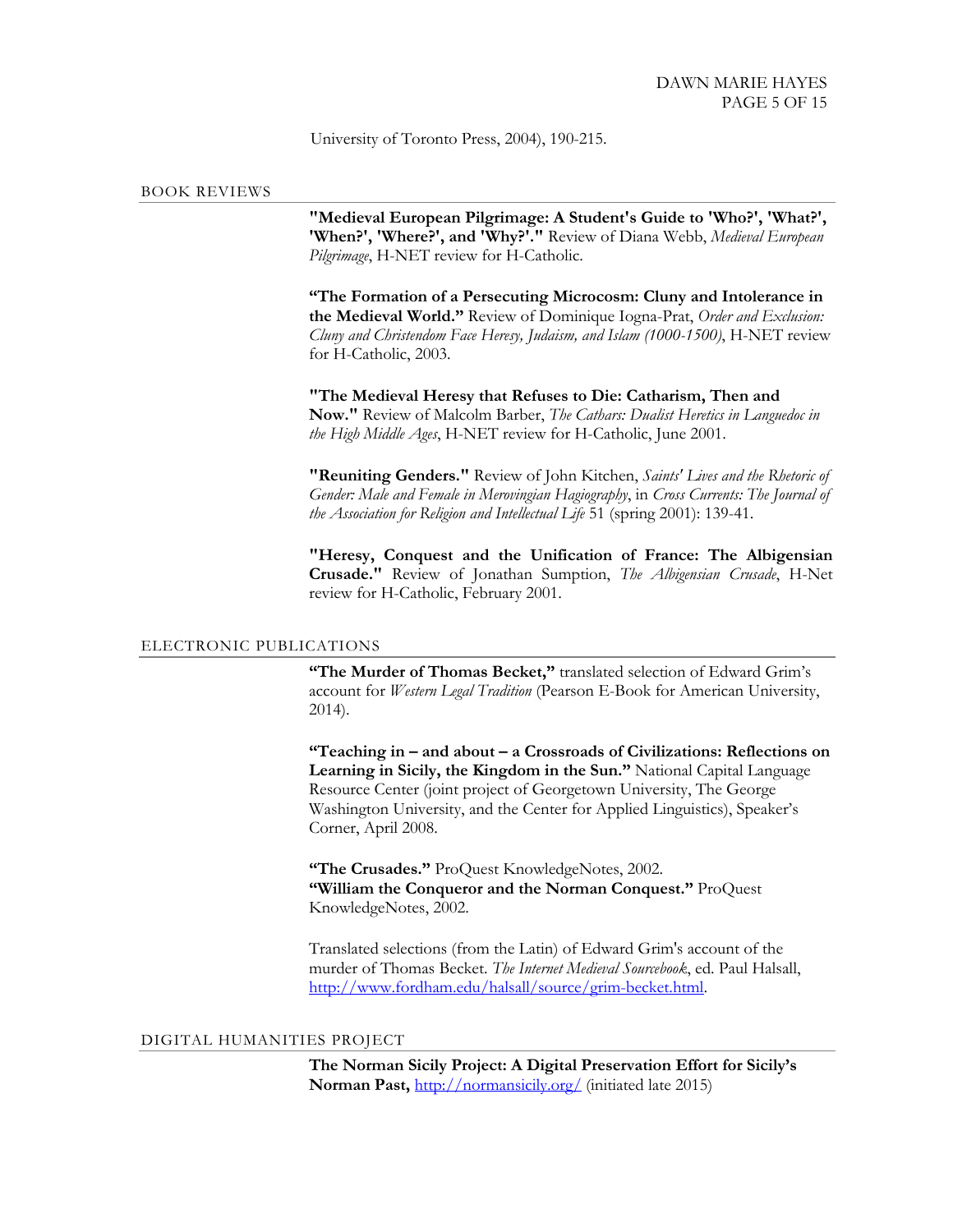#### CONFERENCE PAPERS

**"Documenting the Cultural Heritage of the Medieval Mezzogiorno: The Norman Sicily Project."** Presented at "Bridging the Gap between Past and Present: Fostering a Sustainable, Global Approach to Cultural Heritage in Diverse Communities," Montclair State University, April 28-29, 2022.

**"Network Analysis of Rosalia of Palermo's Early Images Exploring the Evolution of her Cult."** Presented with Joseph Hayes at the 68th Annual Meeting of the Renaissance Society of America, Dublin, Ireland, March 30- April 2, 2022.

**"The Norman Sicily Project: A Completed Prototype and Next Steps."** Delivered at the International Medieval Congress, University of Leeds, England, July 5-8, 2021.

**"Memories of Norman Sicily in Seventeenth-Century Palermo: The Cult of Santa Rosalia in its Historical Context."** Given at the 25<sup>th</sup> Annual International Medieval Congress, University of Leeds, England, July 2-5, 2018.

**"The Condition of Cultural Stones in Norman Sicily, 1061-1194." Greg Pope**, Dawn Marie Hayes and Joe Hayes. Pope presented the results of collaborative research carried out in Sicily in July 2017 at the American Association of Geographers' annual meeting, New Orleans, Louisiana, April 10-14, 2018.

**"The Wives of Roger II of Sicily: Reflections on the Marriage Strategies of an Evolving Monarchy."** Given at "The Normans in the South," convened by The Haskins Society. University of Oxford, Oxford, England, June 30 – July 2, 2017.

**"Devotion Magnified by the Perils of the Sea: Roger II of Sicily, St. Nicholas of Bari and the Challenges of Travel in a Maritime Kingdom."** Presented at the Twentieth Annual International Conference of the Mediterranean Studies Association, University of Malta, May 31 – June 3, 2017.

**"Kinship and Aspiration in the Medieval Mediterranean: Identity and Shared Experience during the Reign of Roger II of Sicily, c. 1112-1154."** Given at the Nineteenth Annual International Conference of the Mediterranean Studies Association, University of Palermo, Sicily, May 25-28, 2016.

**"Sicilia Normanna: A Digital Conservation Project for Sicily's Norman**  Past." Delivered with Joseph Hayes at the Medieval Academy of America's annual meeting, Boston, Massachusetts, February 25-27, 2016.

**"Roger II of Sicily and the Legacy of Alfonso VI of León-Castile: Identity and Aspiration on Europe's Margins in Early Twelfth-Century Europe."** Given at the Thirtieth Annual Conference of the Medieval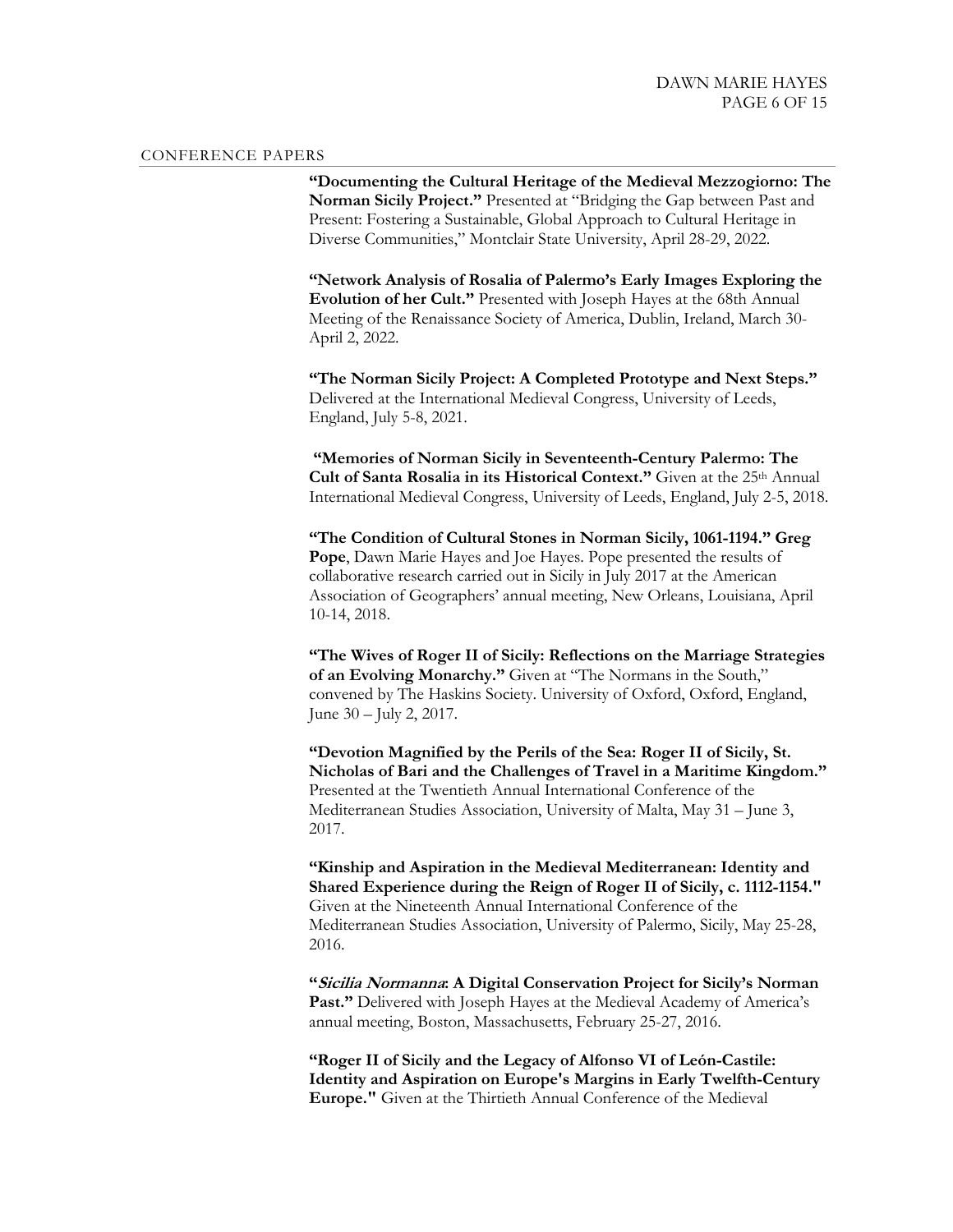Association of the Midwest, St. Louis University, Madrid Campus, January 23- 25, 2015.

**"On the Significance of Roger II's Antiquated Loros in the Mosaic of Santa Maria dell'Ammiraglio, Palermo."** Presented at the First Annual Symposium on Medieval and Renaissance Studies, St. Louis University, St. Louis, Missouri, June 17-19, 2013.

**"St. Nicholas of Bari in the Art of Norman Italy."** Presented at the Forty-Seventh International Congress on Medieval Studies, Western Michigan University, Kalamazoo, Michigan, May 10-13, 2012.

**"Capetian Influence in the Royal Iconography of Roger II of Sicily."**  Presented at the Forty-Sixth International Congress on Medieval Studies, Western Michigan University, Kalamazoo, Michigan, May 12-15, 2011.

**"Teaching in and about a Crossroads of Civilizations: Reflections on Learning in the Kingdom in the Sun."** Presented at the American Association of Teachers of Italian Conference, Washington, D.C., October 11- 13, 2007.

**"Women, Religion, Maternity: Possible Impacts of Literacy on Childbirth within Jewish and Christian Communities in Medieval Europe."** Presented at the Forty-First International Congress on Medieval Studies, Western Michigan University, Kalamazoo, Michigan, May 4-7, 2006.

**"Didactic or Experiential?: Literacy and the Maternal Cultures of Christians, Jews and Muslims in Medieval Europe."** Given at Siena College's conference "Children of Abraham: Christians, Jews and Muslims in the Middle Ages and Early Modern Europe", Loudonville, New York, October 7-8, 2005.

**"Maternity Across Cultures: Jewish and Christian Approaches to Pregnancy and Childbirth in Medieval Western Europe."** Given at the Nineteenth Barnard Medieval and Renaissance Conference, "Medicine Across Cultures: 600-1600", New York City, December 4, 2004.

**"Pregnancy and Childbirth in Medieval Jewish, Christian and Muslim Sources."** Delivered at SUNY Binghamton's Center for Medieval and Renaissance Studies conference, "Science, Literature, and the Arts in the Medieval and Early Modern World", Binghamton, New York, October 22-23, 2004.

**"Medieval Maternity through Modern Eyes."** Paper presented at the Thirty-Ninth International Congress on Medieval Studies, Western Michigan University, Kalamazoo, Michigan, May 6-9, 2004.

**"Burying the Bodies of the Most Christian Kings: Capetian Corpses and the Construction of Politics and Sacredness at the Royal Abbey of Saint-Denis."** Paper presented at the Thirty-Seventh International Congress on Medieval Studies, Western Michigan University, Kalamazoo, Michigan, May 2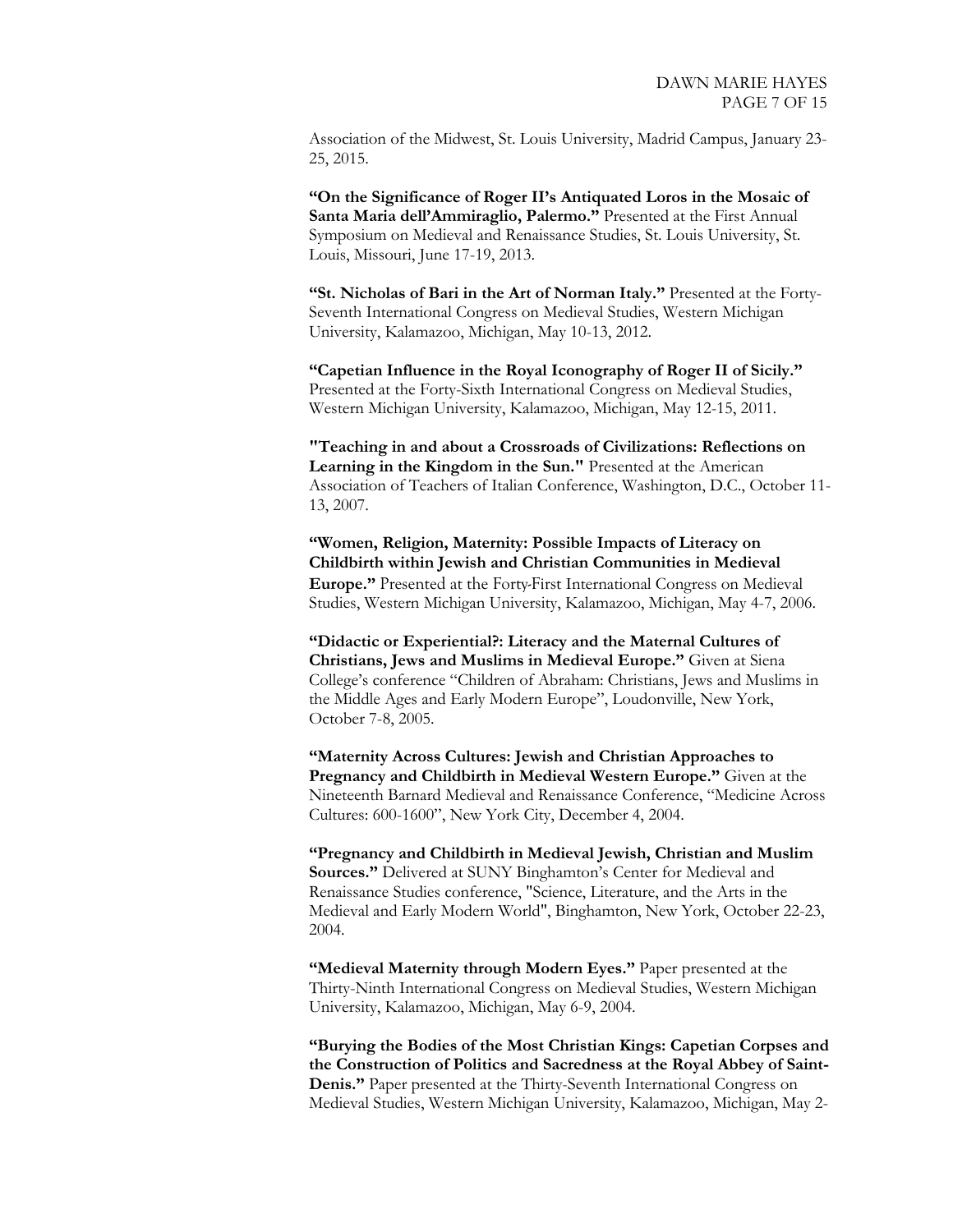5, 2002.

**"Christian Sanctuary and Repository of France's Political Culture: The Construction of Holiness and Masculinity at the Royal Abbey of St.- Denis."** Paper presented at the University of Huddersfield, Huddersfield, England as part of "Holiness and Masculinity," July 12-14, 2001.

**"Mundane and Profane Uses of Chartres Cathedral in the Later Middle Ages."** Given at the International Medieval Congress, University of Leeds, Leeds, England, July 9-12, 2001.

**"Negotiating the Powers of Good & Evil in Twelfth-Century Europe: The Purifying & Fortifying Liturgy of Church Consecration."** Paper delivered at the Convivium Center for Medieval & Early Modern Studies at Siena College, Loudonville, New York, October 13-14, 2000.

**"Violent Deaths as Commentaries on Violent Lives in the Memoirs of Guibert of Nogent."** Paper given at the International Medieval Congress, University of Leeds, Leeds, England, July 10-13, 2000.

**"From Boundaries Blurred to Boundaries Defined: Clerical Emphasis on the Limits of Sacred Space in the Later Middle Ages."** Paper given at the 1999 annual meeting of the Theoretical Archaeological Group, School of History, Archaeology and Religion, Cardiff University, Cardiff, Wales, December 14-17, 1999.

**"The Political Clout of a Martyr's Body in Twelfth-Century England: The Assassination of Archbishop Thomas Becket."** Paper given at Iona College's Dean's Symposium, December 2, 1998.

**"Body as Champion of Church Authority and Sacred Place: The Murder of Thomas Becket."** Paper given at the University of Toronto's Centre for Medieval Studies Annual Conference, "Violence in Medieval Society," October 24, 1998.

**"Using the Body to Elevate Space: The Pious Propaganda of Thirteenth-Century Chartres Cathedral."** Paper given at the Southeastern Medieval Association (SEMA) Conference, Agnes Scott College, Decatur, Georgia, October 15-17, 1998.

**"Raising Money and Generating a Cult in Thirteenth-Century Northern France: The Miracles of Our Lady of Chartres."** Paper given at the New York Friends of the Saints, New York, New York, October 9, 1998.

## INVITED TALKS

**"The Formidable Kingdom in the Sun: Sicily and Southern Italy, c. 1061- 1194."** Presented at the John D. Calandra Italian American Institute, Queens College, CUNY, September 6, 2018.

**"Reflections on the Norman Sicily Project."** With Greg Pope (MSU, Earth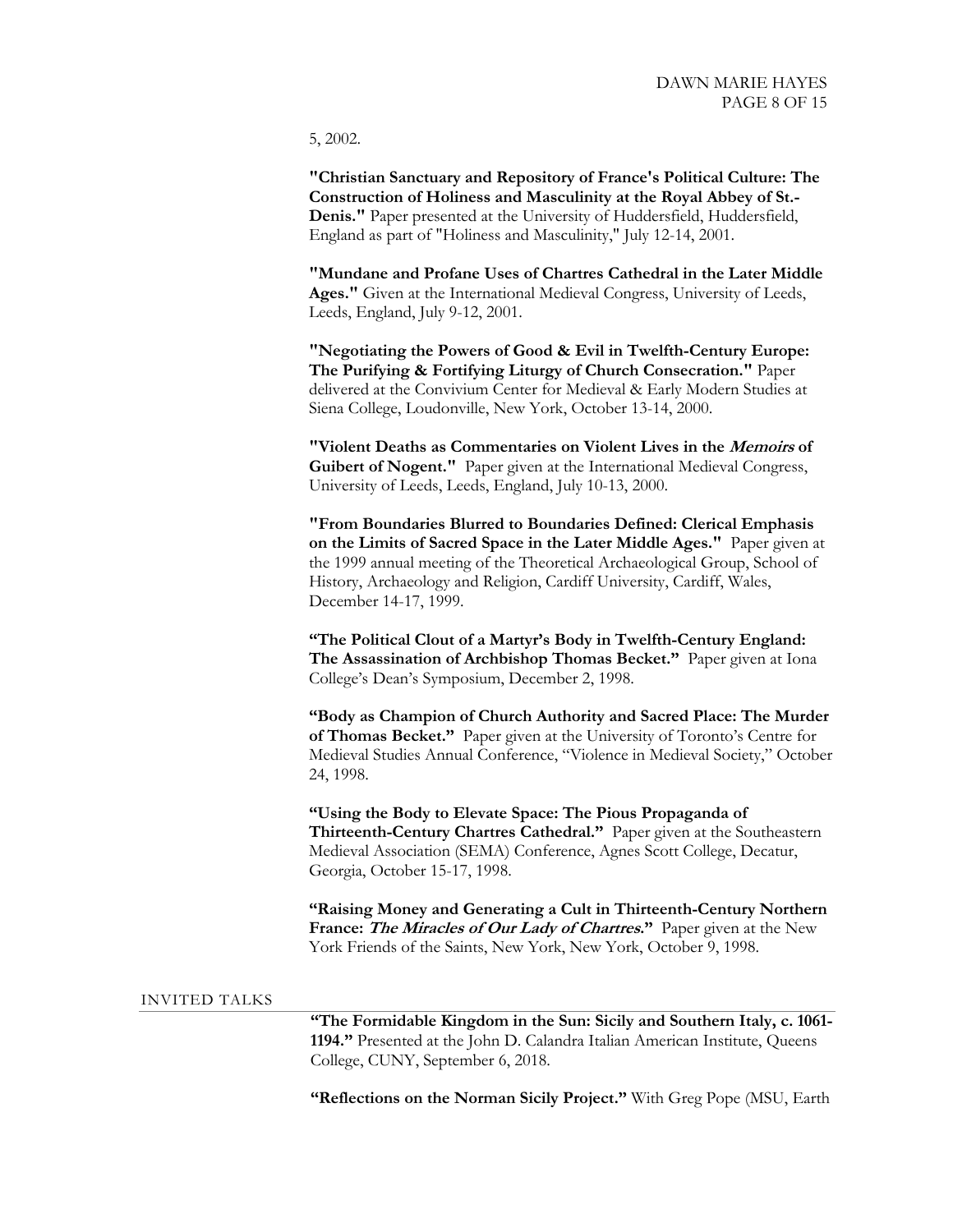and Environmental Studies) and Joe P. Hayes (Adaptly, Inc.). Shared at the Digital Humanities Summer Institute, Drew University, June 21, 2018.

**"The Norman Sicily Project: Reflections on how an Historian, Software Engineer and Earth Scientist are Collaborating to Create a Unique Web App for the Island's Norman Heritage."** Given to the Center for Heritage and Archaeological Studies, Montclair State University, March 28, 2018.

**"The Norman Sicily Project."** TEDx-Style Introduction to The Norman Sicily Project requested by the Office of Alumni Relations, Montclair State University. Recorded March 26, 2018.

**"The Formidable Kingdom in the Sun: Sicily and Southern Italy, c. 1061- 1194."** Presented to the National Organization of Italian American Women at The Garibaldi-Meucci Museum, Staten Island, New York November 9, 2017.

**"Desire and Aspiration in Medieval Sicily: The Message of the Royal Mosaic in Santa Maria dell'Ammiraglio, Palermo,"** The Lynda Nilsen Memorial Lecture delivered at the Archaeology Society of Staten Island/Archaeological Institute of America, Wagner College, December 4, 2016.

**"Imitation is not always a Sincere Form of Flattery: The Message of Roger II of Sicily's Byzantine Loros in the Mosaic of Santa Maria dell'Ammiraglio, Palermo,"** delivered as part of Montclair State University's Medieval and Early Modern Studies Seminar, March 26, 2014.

**"Sanctity, Safety and the Sea: St. Nicholas of Bari and the Devotion of the Early Normans in Sicily and Southern Italy."** Delivered at the CUNY Graduate Center, New York City, October 5, 2012.

**"The Integration of iClicker Technology into Large Introductory GenEd Courses as a Way to Foster Individual Student Engagement."**  Lecture presented to Montclair's Second Ward Councilor Cary Africk as part of a discussion on the pedagogical benefits of technology, November 4, 2008. (with Dr. Patty Kahn, Director of Technology Training and Integration, Office of Information Technology)

**"The Crusades through Medieval and Modern Eyes."** Lecture given as part of Montclair State University's "Humanities in the Schools Day, 2004". December 7, 2004.

**"Monarchy, Monastery and Mutuality: Relationships between Politics and Religion at the Medieval Abbey of Saint-Denis."** Lecture given to The Archaeology Society of Staten Island and the Staten Island Society, Archaeological Institute of America, Wagner College, January 12, 2003.

**Tour: The Cloisters.** Staten Island Archaeological Society, June 15, 2002

## **Speaker in the Humanities**

New York Council for the Humanities, 2000-2002: "The Profane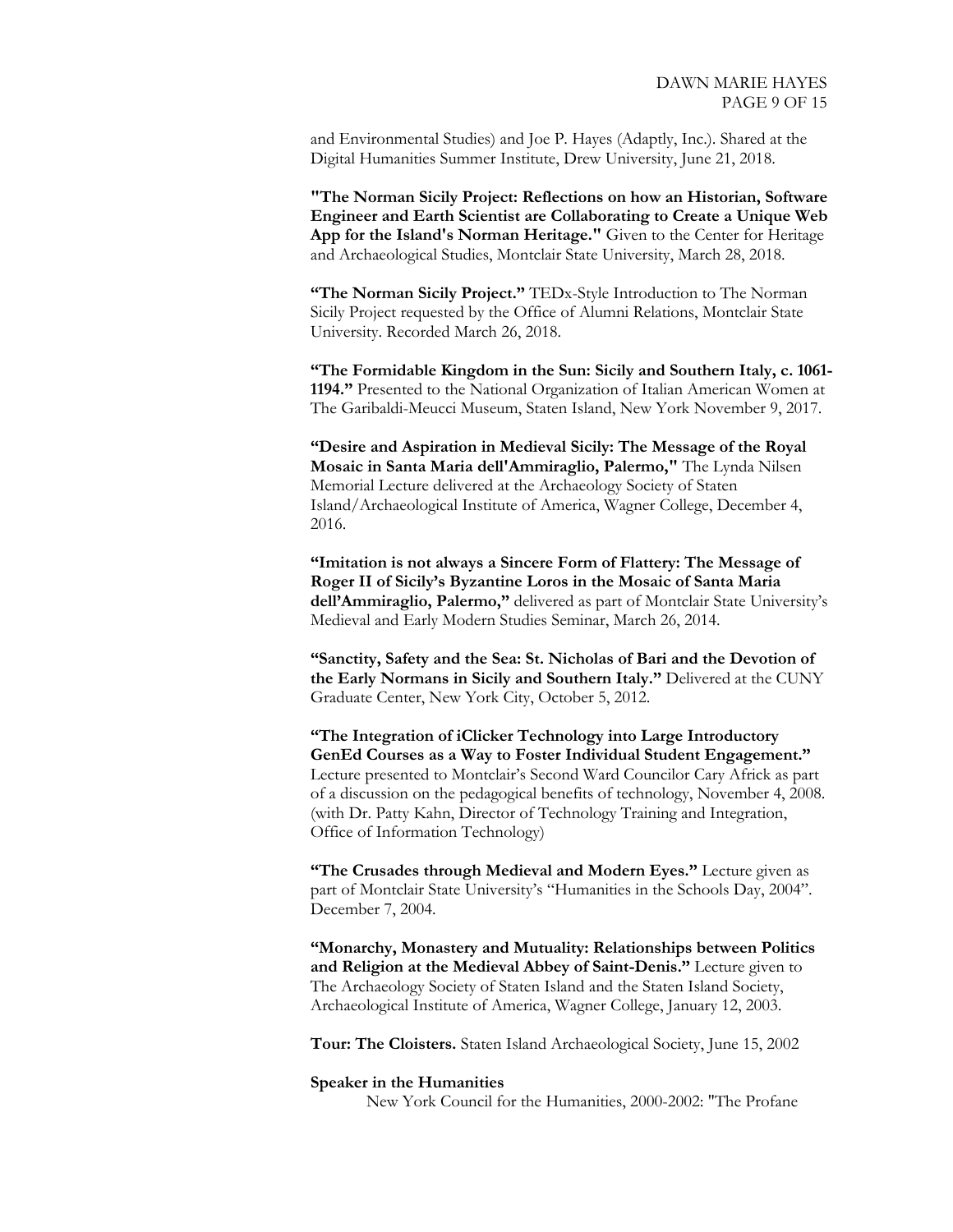History of a Sacred Place: The Civic Context of Chartres Cathedral."

The Archaeology Society of Staten Island and the Staten Island Society, Archaeological Institute of America, Wagner College, March 4, 2001

Orange County Community College, Middletown, New York, April 11, 2001

Senior Citizens of Bronxville, Bronxville, New York, March 26, 2002

**"From Tolerance to Persecution: The Marginalization of Western Europe's Jews in the Opening Years of the Second Millennium."** Illustrated lecture given at Temple Israel, New Rochelle, April 11, 2000.

#### PARTICIPATION IN PROFESSIONAL MEETINGS

**Poster Presentation with Itewari Ekpebu-Bryan, Office of Information Technology, Montclair State University,** "Facilitating a Digital Group Project: A Collaborative Approach" at the 10<sup>th</sup> Annual NJEDge.Net Conference, Plainsboro, New Jersey, November 21, 2013.

**Organizer: "Sicily and its Neighbors"** at the 48th International Congress on Medieval Studies, Western Michigan University, Kalamazoo, Michigan, May 9- 12, 2013**.**

**Chair: "Multidisciplinary St. Nicholas"** at the 48th International Congress on Medieval Studies, Western Michigan University, Kalamazoo, Michigan, May 9-12, 2013**.**

**Organizer and Chair: "Medieval Sicily as a Cultural Frontier"** at the47th Meeting of the International Congress on Medieval Studies, Western Michigan University, Kalamazoo, Michigan, May 10-13, 2012**.**

**Organizing Committee Member: "Storytelling",** Romance Studies Colloquium, Montclair State University, October 1-3, 2009.

**Invited Symposium Participant: "Making the Transition with Epsilen, an Integrated Course Content, Portfolio, and Communications Tool"** at "Making the Transition from Face-to-Face to Online Pedagogy," MSU Summer Symposium, Montclair, New Jersey, June 2 – 5, 2008.

**Invited Roundtable Participant: "The Virtual Canterbury Cathedral Website: Future Directions for a WMU Teaching Project"** at the 39th Meeting of the International Congress on Medieval Studies, Western Michigan University, Kalamazoo, Michigan, May 6-9, 2004.

**Organizer and Chair: Medieval Religion Discussion List Session "Dispersion and Reception: The Fate of Constantinople's Relics after the Sack of 1204"** at the 39th Meeting of the International Congress on Medieval Studies, Western Michigan University, Kalamazoo, Michigan, May 6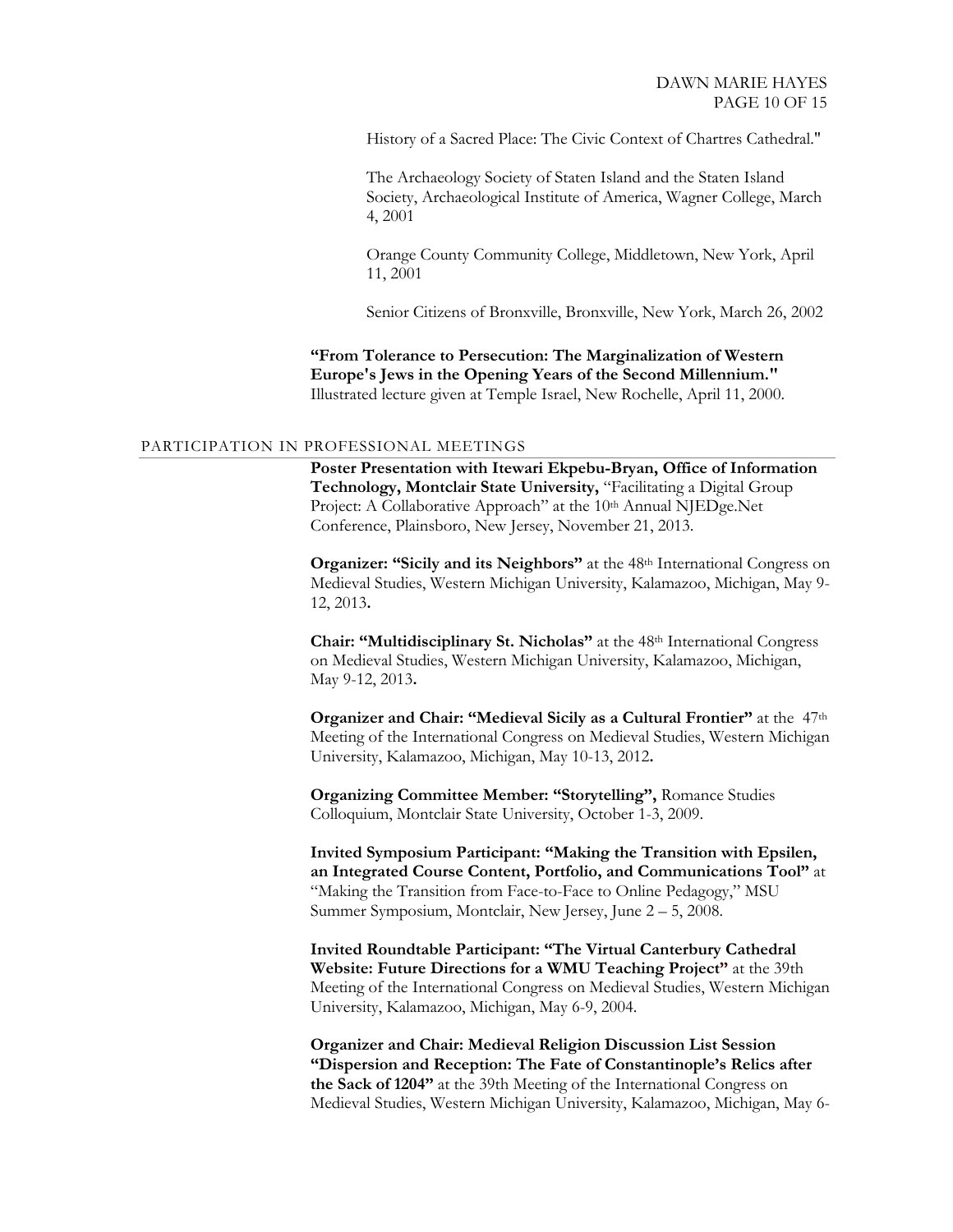9, 2004.

**Organizer: "Medieval Maternity, I: Pregnancy and Childbirth in Song, Spirituality and Sculpture"** and **"Medieval Maternity, II: Pregnancy and Childbirth in Medical and Other Manuscripts,"** two sessions held at the International Medieval Congress, University of Leeds, Leeds, England, July 14-17, 2003.

**Invited Chair and Commentator: "Real and Imagined Topographies: Mapping Social Space,"** a session held at the Medieval Academy of America's annual meeting, Minneapolis, Minnesota, April 10-12, 2003.

**Organizer and Chair:** "**Mundane and Profane Uses of Medieval Sacred Spaces I: Misuses and Abuses of Churches and their Precincts**," "**Mundane and Profane Uses of Medieval Sacred Spaces II: Synagogue, Mosque and Shrine in the Central Middle Ages,**" and "**Mundane and Profane Uses of Medieval Sacred Spaces III: (Re)Negotiating Boundaries for the Holy**," three sessions held at the International Medieval Congress, University of Leeds, Leeds, England, July 9- 12, 2001.

**Roundtable Participant**: "Exile in the Middle Ages: Definitions, Representations." International Medieval Congress, University of Leeds, Leeds, England, July 9-12, 2001.

**Organizer of Conference,** "Same but Different: Exploring the Cultures and Histories of the Eastern Catholic Churches," Iona College, November 6, 2000.

#### TEACHING AND CURRICULUM DEVELOPMENT EXPERIENCE

**Professor of Medieval History,** September 2019 - Present **Associate Professor of Medieval History,** September 2006-August 2019 **Assistant Professor of Medieval History,** September 2003-August 2006 **Montclair State University**

*Graduate*

**Seminar in Western History (Cross-Cultural Encounters in the Twelfth Century) Castle, Cathedral and Crusade: Europe in the High Middle Ages**

#### *Undergraduate*

**Foundations of Western Civilization Medieval European Civilization Heresy and Dissent in the Later Middle Ages Cross-Cultural Contacts in the Medieval World Southern Italy and Sicily in the Central Middle Ages Southern Italy and Sicily in Antiquity and the Middle Ages Women in the Middle Ages Architectures of Space and Place**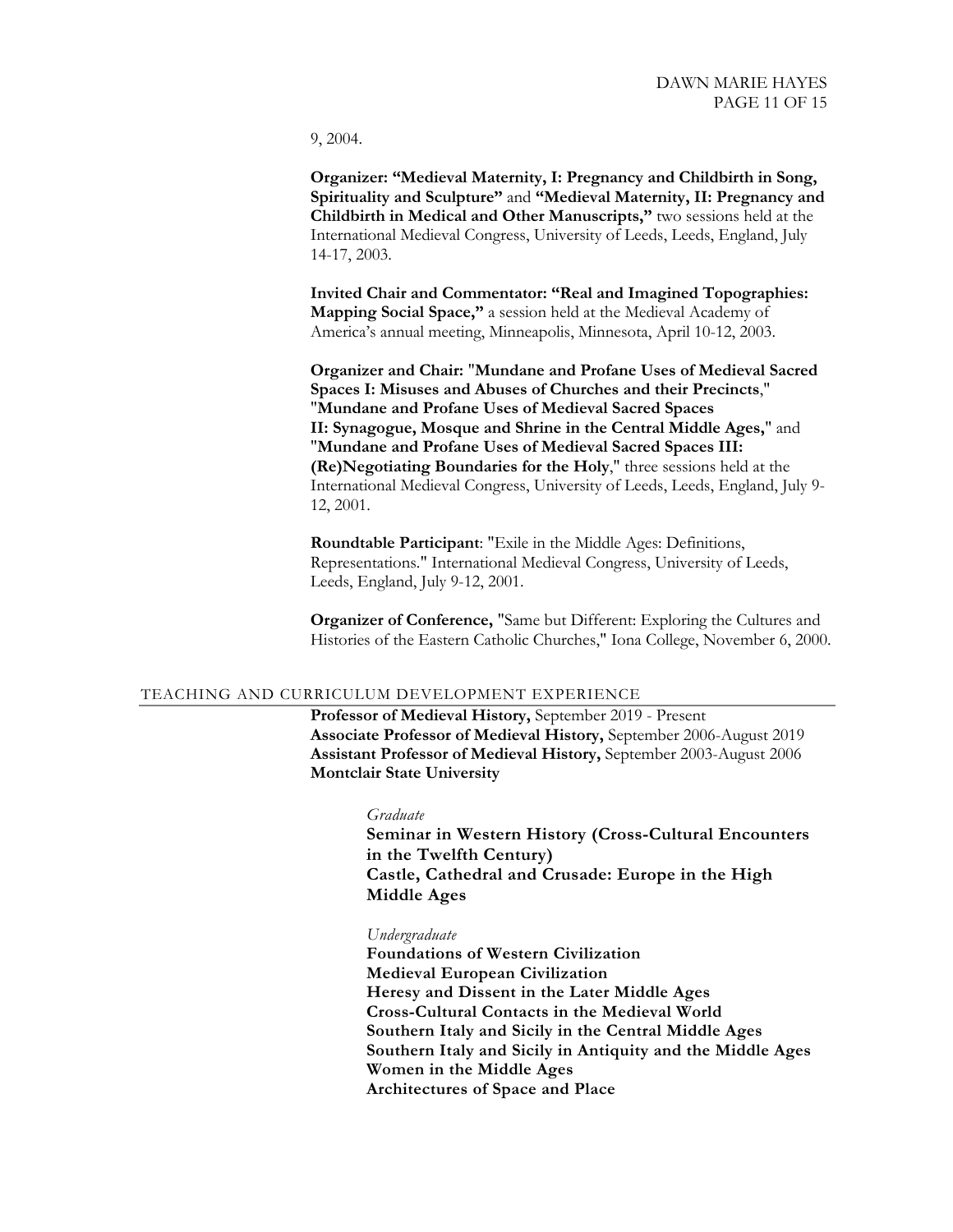*Undergraduate Summer Study Abroad* **Kingdoms in the Sun: Sicily and Southern Italy in Antiquity and the Middle Ages** – 2006, 2007, 2008, 2011 and 2013

*Interdisciplinary M.A. Program Architect* **Digital Literacies through the Liberal Arts** – May 2022 - Present

**Assistant Professor of History**

**Borough of Manhattan Community College City University of New York (CUNY)**, Fall 2002—Spring 2003 **Western Civilization: Ancient to Early Modern Times Western Civilization: Emergence of the Modern World** 

**Assistant Professor of European History Iona College**, Fall 1998 – Spring 2002

#### *Graduate*

**Europe in the Middle Ages The Shaping of Contemporary Europe The Shaping of Modern Europe: 1789-1914**

*Undergraduate*

**Honors Humanities Seminar II: The Medieval World Jews and Christians in Ancient and Medieval Europe Western Civilization Age of Ideology Early Modern Europe Europe in the Middle Ages Contemporary Civilization I (to 1600) Contemporary Civilization II (since 1600) Europe since 1929**

**Adjunct Lecturer, College of Staten Island/CUNY,** 1996 – 1998

**History of Western Civilization, Antiquity to 1500 Medieval and Early Modern Culture World Civilization Since 1500 Past and Present**

**Teaching Assistant, New York University,** 1991 – 1994

**The Foundations of English Common Law The Civilization & Culture of the Middle Ages The Crusades**

#### TEACHING FIELDS

**Survey of Medieval History Western Civilization (classical – present) Southern Italy and Sicily in the Middle Ages Medieval and Early Modern Culture**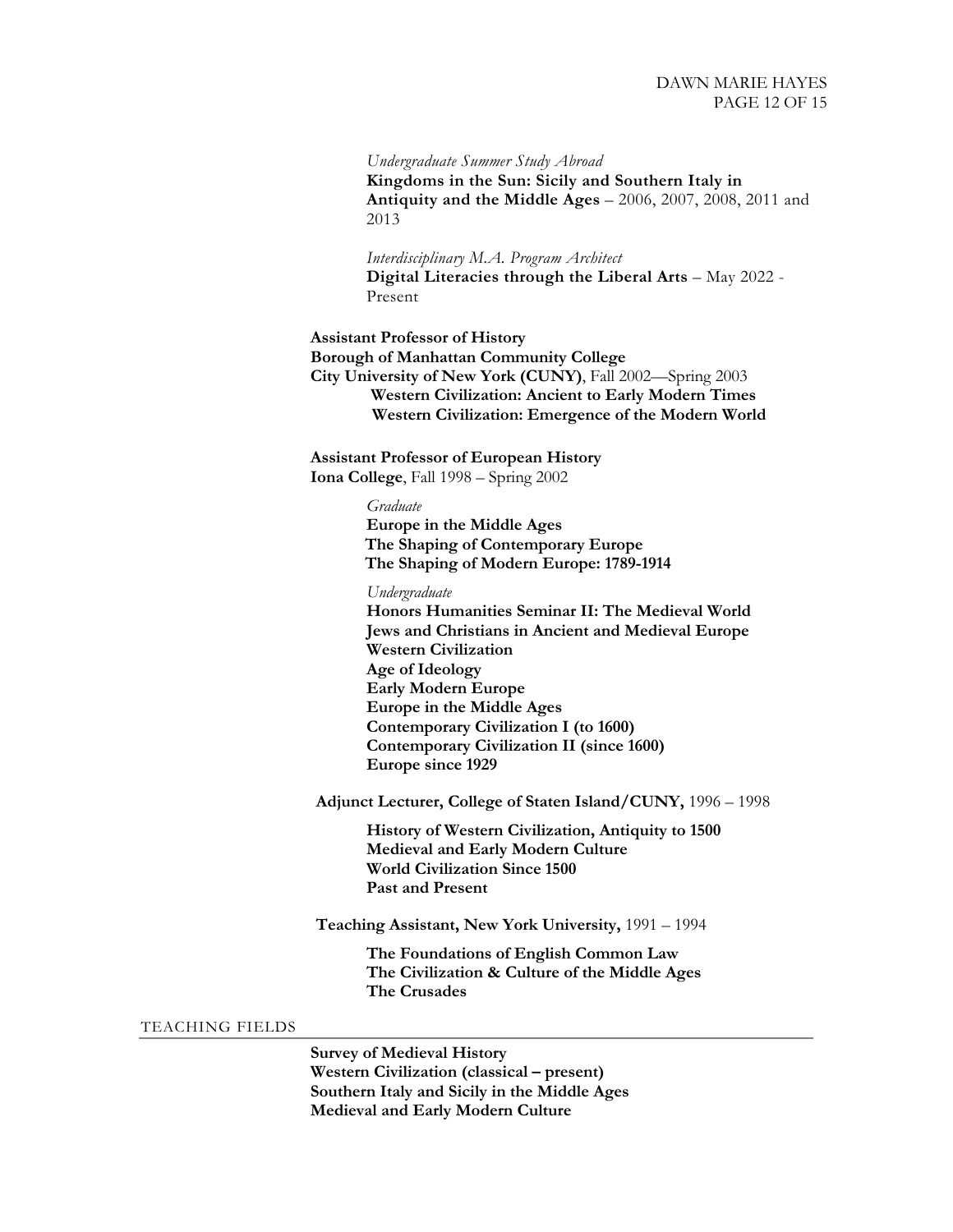**Church History to 1519 English Common Law Jews and Christians in Ancient and Medieval Europe History of Women in the Middle Ages Medieval Legacies to the Modern World Heresy and Dissent in Medieval Europe Medieval France Medieval England**

## ACADEMIC ADMINISTRATION

**Curriculum Consultant,** St. Joseph by-the-Sea High School – May 2022 -

#### **Departmental Personnel Advisory Committee,** Montclair

Member in academic years beginning 2008, 2011, 2012, 2013 and 2017; Co-Chair in Fall 2009; Chair in Spring 2010 and academic years 2014-2015 and 2020-2021

#### **School Leadership Teams (New York City Dept. of Education)**

I.S. 7 (District 31, Staten Island), September 2018 – August 2020 P.S. 36 (District 31, Staten Island), Chair, September 2015 I.S. 7 (District 31, Staten Island), September 2013 – June 2015 P.S. 36 (District 31, Staten Island), September 2012 – June 2013 P.S. 36 (District 31, Staten Island), September 2010 – June 2011

**Chair, Task Force on Potential Development of an MA in the Digital Humanities,** Montclair State University, College of Humanities and Social Sciences, Spring 2016

**Assessment Liaison for the History Department,** Montclair, Fall 2014 – Spring 2016

## **Nineteenth-Century American Historian Search Committee**, Montclair, Fall 2014 - Spring 2015

**Sponsor Faculty Member** for Graduate Student Susan Falciani's Paper, "A Kaleidoscope of Culture: Cross-Cultural Influences on Twelfth-Century English Illuminated Manuscripts," Presented at Montclair's 8th Annual Student Research Symposium, April 12, 2014.

# **Director and Founder, International Summer Institute in Sicily,**  Montclair State University, 2006-2008, 2011 and 2013

#### **Funds Raised for the Program (Subsidies & Scholarships)**

2006: \$15,000 2007: \$ 5,000 2008: \$ 6,000 2011: \$15,000 2013 \$15,000 TOTAL: \$56,000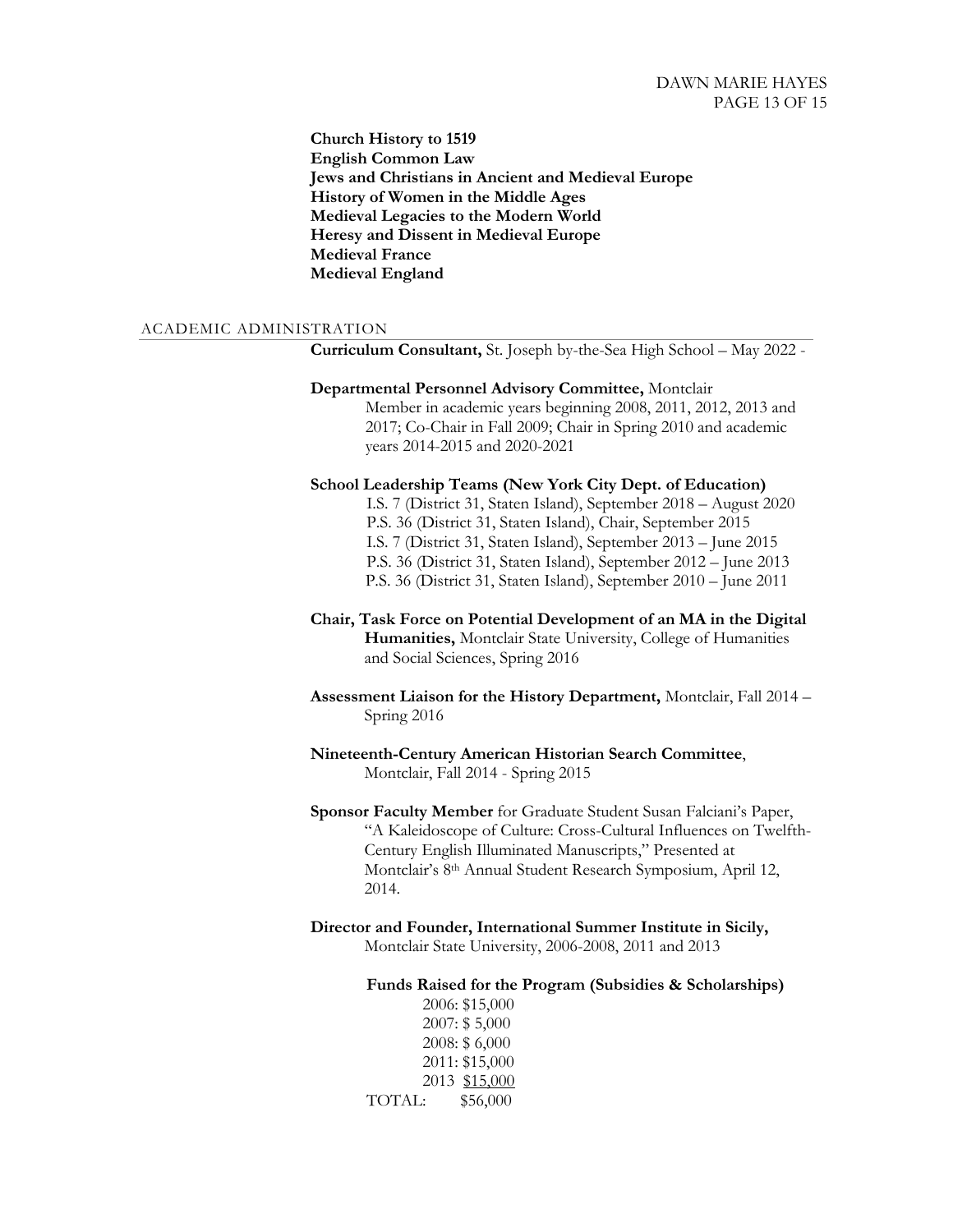- **Technology Training and Integration Group's Faculty Showcase Interview on Online Teaching** (Video Interview for the Campus Community) Fall 2013
- **Provost's Canvas (LMS) Review Committee,** Spring 2013
- **Undergraduate Curriculum Committee**, Fall 2012 Spring 2014
- **Director of Technology Training and Integration and Senior Instructional Designer Search Committee,** Montclair, Spring 2010
- **Online and Hybrid Course Policy Committee**, Montclair, Fall 2010
- **Instructional Designer Search Committee (Two Positions),** Montclair, Fall 2010
- **Presentation on Online Teaching to the Board of Trustees' Academic Program Planning Committee,** Montclair, Spring 2010
- **Students' Perception of Online Courses: Reflections on a Course Survey**, Presentation at MSU's College of Humanities and Social Science Meeting, November 4, 2009
- **Provost's Strategic Planning Steering Committee,** Montclair**,** Fall 2008- Spring 2010 (participated in drafting goals and co-chaired task force to begin the drafting of a plan for online learning at the university)
- **Director of the Joseph and Elda Coccia Institute for the Italian Experience in America Search Committee (Chaired),** Montclair – 2008
- **Dean of the College of Humanities and Social Science Search Committee,** Montclair – 2007-2008
- **Institute for the Humanities Advisory Board,** Montclair 2007
- **Life Cycle Replacement Committee,** Montclair 2007
- **Coccia Institute for the Italian Experience in America Scholarship Committee**, Montclair – 2006
- **Newsletter Editor,** Montclair State University, Department of History, Spring and Fall, 2005
- List Editor, H-Catholic, a member of H-Net Humanities & Social Sciences OnLine, 2004-2007
- **Study Abroad Committee**, Iona College, 2000 2002